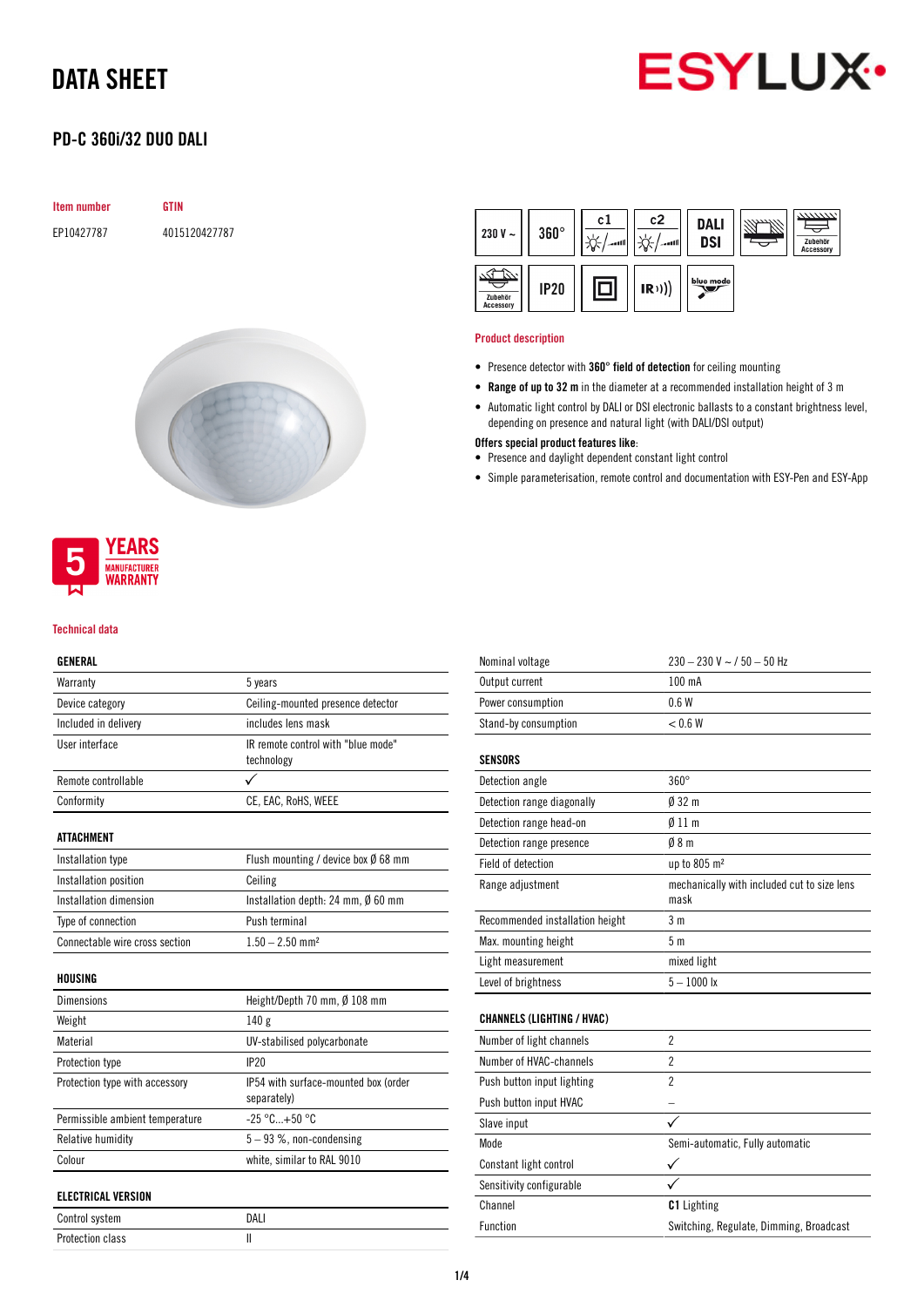## PD-C 360i/32 DUO DALI

# **ESYLUX·**

## Item number GTIN EP10427787 4015120427787 Switch contact Bus system, 50 mA, max. 25 driver Push button input  $\checkmark$

| Impulse mode                             |                                         |
|------------------------------------------|-----------------------------------------|
| Switch-off delay time                    | 60 s240 min (adjustable in steps)       |
| Orientation light                        | $10 - 50$ % luminous efficiency         |
| Switch-off delay time, orientation light | $60 s$ 240 min                          |
| Channel                                  | <b>C2</b> Lighting                      |
| <b>Function</b>                          | Switching, Regulate, Dimming, Broadcast |
| Switch contact                           | Bus system, 50 mA, max. 25 driver       |
| Push button input                        |                                         |
| Switch-off delay time                    | 60 s240 min (adjustable in steps)       |
| Orientation light                        | $10 - 50$ % luminous efficiency         |
| Switch-off delay time, orientation light | $60 s$ 240 min                          |
|                                          |                                         |

| Channel               | C3 with accessory (ACTUATOR FULL AUTO C3<br>DALI)        |
|-----------------------|----------------------------------------------------------|
| Function              | Switching                                                |
| Switching capacity    | 10 A / 12 V DC                                           |
| Switch contact        | make contact / floating                                  |
| Push button input     |                                                          |
| Switch-off delay time | 60 s120 min (adjustable in steps)                        |
| Channel               | <b>C4</b> with accessory (ACTUATOR SEMI AUTO C4<br>DALI) |
| <b>Function</b>       | Switching                                                |
| Switching capacity    | 10 A / 12 V DC                                           |
| Switch contact        | make contact / floating                                  |
| Push button input     |                                                          |
| Switch-off delay time | 60 s120 min (adjustable in steps)                        |

#### Factory settings

| Sensitivity                                   | 100 %           |
|-----------------------------------------------|-----------------|
| Afterglow luminous efficiency                 | 10%             |
| Afterglow duration                            | 1 min           |
| Orientation light ON                          |                 |
| Orientation light, depending on<br>brightness |                 |
| Switching threshold for orientation light     | $500 \text{lx}$ |
| Deviation (%)                                 | $0\%$           |
| Luminous efficiency switch-on value           | 10%             |

| Operating mode                           | fully automatic    |
|------------------------------------------|--------------------|
| Level of brightness/switching threshold  | $500 \text{ kg}$   |
| Switch-off delay time                    | $5 \text{ min}$    |
| Luminous efficiency of orientation light | 10%                |
| Duration of switch-off warning           | 300 s              |
| Channel                                  | <b>C2</b> Lighting |
| Operating mode                           | Semi-automatic     |
| Level of brightness/switching threshold  | $500 \text{ lx}$   |
| Switch-off delay time                    | $5 \text{ min}$    |
| Luminous efficiency of orientation light | 10%                |
| Duration of switch-off warning           | 300 s              |

#### CHANNELS (LIGHTING / HVAC)

Channel C1 Lighting

#### Accessories

| <b>Product designation</b>        | Item number | <b>Product description</b>                                                                                                                    | GTIN          |
|-----------------------------------|-------------|-----------------------------------------------------------------------------------------------------------------------------------------------|---------------|
| Ceiling-mounted presence detector |             |                                                                                                                                               |               |
| PD-C 360/8 Slave                  | EP10055379  | Slave presence detector for extending the field of detection of a Master presence detector                                                    | 4015120055379 |
| PD-C 360/24 Slave                 | EP10055386  | Slave presence detector for extending the field of detection of a Master presence detector                                                    | 4015120055386 |
| PD-C 360/32 Slave                 | EP10427770  | Slave presence detector for extending the field of detection of a Master presence detector                                                    | 4015120427770 |
| Cover                             |             |                                                                                                                                               |               |
| COMPACT COVER SET 24/32 SR        | EP10425431  | Cover set for COMPACT series, 24 m/32 m, consists of cover and design ring, silver                                                            | 4015120425431 |
| COMPACT COVER SET 24/32 BK        | EP00007491  | Cover set for COMPACT series, 24 m/32 m, consists of cover and design ring, black                                                             | 4015120007491 |
| <b>Electrical accessories</b>     |             |                                                                                                                                               |               |
| ACTUATOR FULL AUTO C3 DALI        | EP10427473  | Modul for the conversion of bus commands from the DALI presence detector and other light controls<br>into switching signals (fully automatic) | 4015120427473 |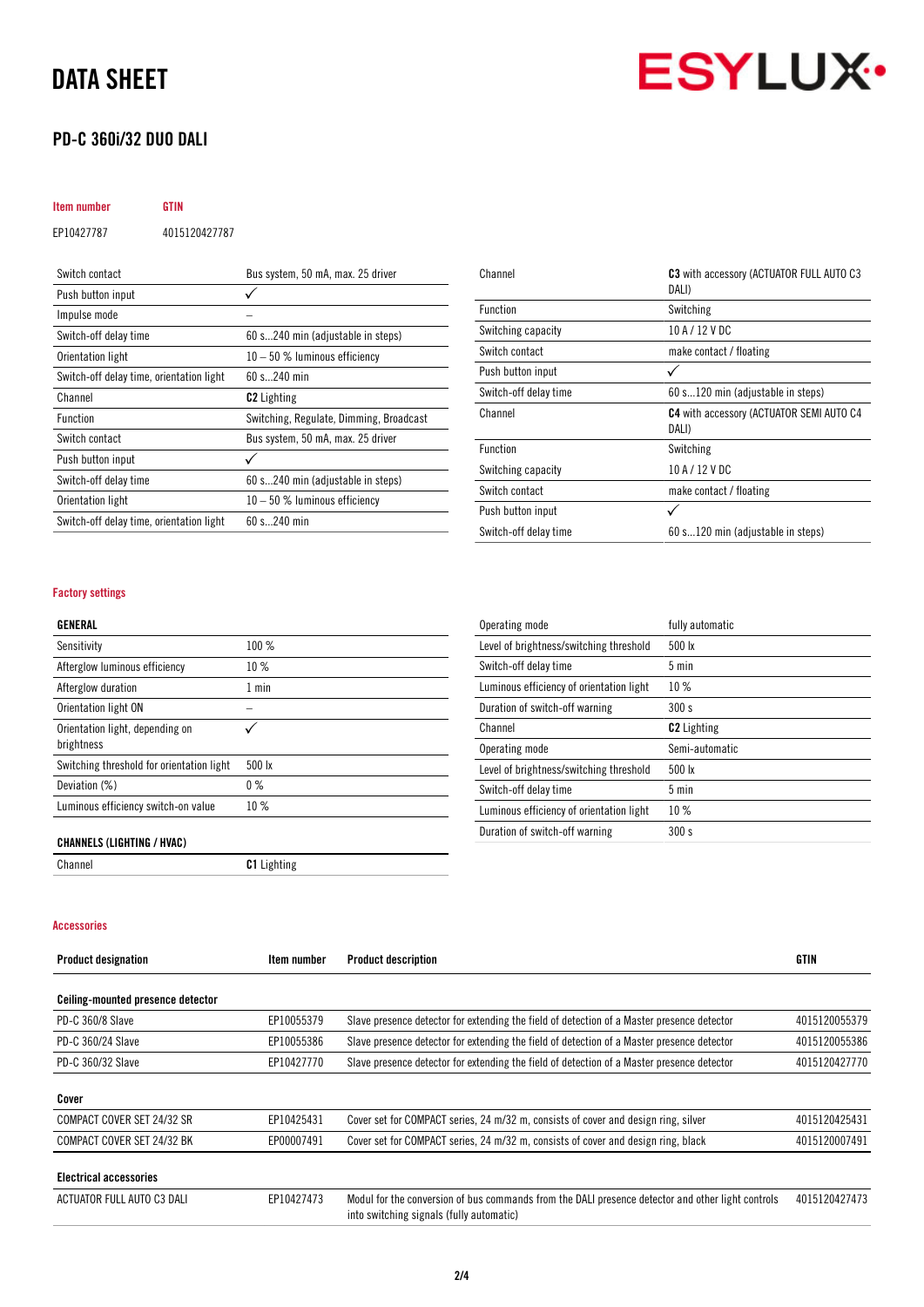

## PD-C 360i/32 DUO DALI

## Item number GTIN EP10427787 4015120427787

Accessories

| <b>Product designation</b>      | Item number | <b>Product description</b>                                                                                                                   | <b>GTIN</b>   |
|---------------------------------|-------------|----------------------------------------------------------------------------------------------------------------------------------------------|---------------|
| ACTUATOR SEMI AUTO C4 DALI      | EP10427480  | Modul for the conversion of bus commands from the DALI presence detector and other light controls<br>into switching signals (semi-automatic) | 4015120427480 |
| <b>Mounting</b>                 |             |                                                                                                                                              |               |
| COMPACT MOUNTING BOX IP20 SM WH | EP10425370  | Surface-mounted box for COMPACT series, IP20, white                                                                                          | 4015120425370 |
| COMPACT MOUNTING BOX IP20 SM SR | EP10425387  | Surface-mounted box for COMPACT series, IP20, silver                                                                                         | 4015120425387 |
| COMPACT MOUNTING BOX IP54 SM WH | EP10425905  | Surface-mounted box for COMPACT series, IP54, white                                                                                          | 4015120425905 |
| COMPACT MOUNTING BOX IP54 SM SR | EP10425912  | Surface-mounted box for COMPACT series, IP54, silver                                                                                         | 4015120425912 |
| MOUNTING SET IP20 FM 62 WH      | EP10425929  | Recessed ceiling mounting set includes installation bracket and dust-protected box, 62 mm                                                    | 4015120425929 |
| COMPACT MOUNTING BOX IP54 SM BK | EP10426940  | Surface-mounted box for COMPACT series, IP54, black                                                                                          | 4015120426940 |
| COMPACT MOUNTING BOX IP20 SM BK | EP10426933  | Surface-mounted box for COMPACT series, IP20, black                                                                                          | 4015120426933 |
| Protection                      |             |                                                                                                                                              |               |
| <b>BASKET GUARD ROUND LARGE</b> | EM10425608  | Basket guard for presence and motion detectors and smoke detectors, $\emptyset$ 180 mm, height 90 mm                                         | 4015120425608 |
| BASKET GUARD ROUND SMALL        | EM10425615  | Basket guard for presence and motion detectors and smoke detectors, Ø 165 mm, height 70 mm                                                   | 4015120425615 |
| <b>Remote control</b>           |             |                                                                                                                                              |               |
| ESY-Pen                         | EP10425356  | ESY-Pen and ESY-App, two tools for every task: (1) Parameterisation, (2) remote control, (3) light<br>measurement, (4) project management    | 4015120425356 |
| REMOTE CONTROL PDi DALI         | EP10425899  | IR remote control for DALI presence detectors and motion detectors                                                                           | 4015120425899 |
| REMOTE CONTROL PDI/USER         | EM10425547  | IR remote control for end users of presence detectors                                                                                        | 4015120425547 |
| Mobil-PDi/MDi-universal         | EP10433993  | Remote control for quick and precise setting of various parameters                                                                           | 4015120433993 |

| <b>Dimension drawing</b>               | <b>Field of detections</b>      | <b>Detection range</b>           |                  |
|----------------------------------------|---------------------------------|----------------------------------|------------------|
| $Ø$ 108 mm                             | 499202                          | Diagonally (A)                   | $\emptyset$ 32 m |
| $060$ mm<br>$24 \text{ mm}$<br>$46$ mm |                                 | $\blacksquare$ Frontal (B)       | Ø11 m            |
|                                        | $360^\circ$<br><b>Concerned</b> | $\blacksquare$ Presence area (C) | Ø8m              |